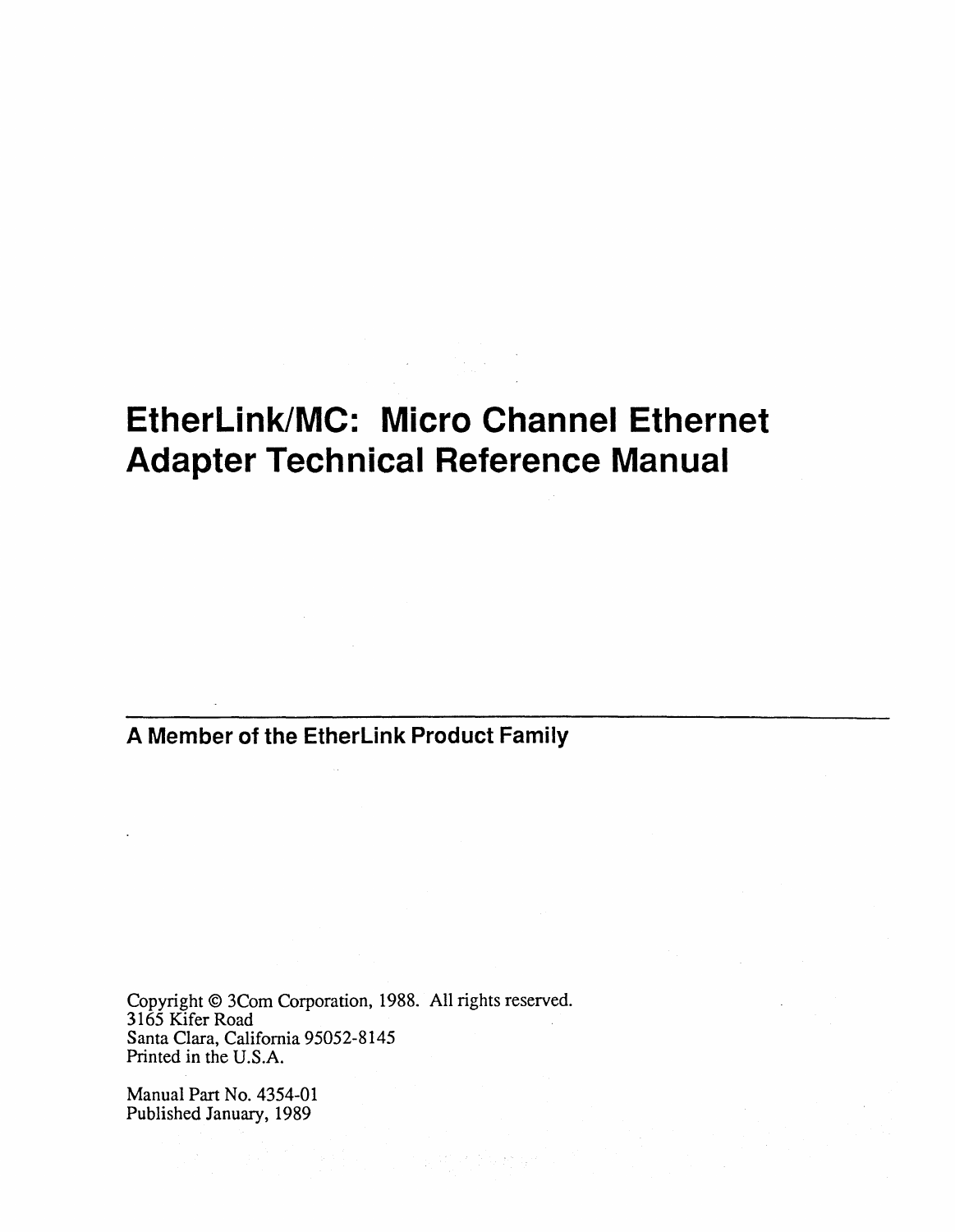## **Copyright Statement**

No part of this manual may be reproduced in any form or by any means or used to make any derivative (such as translation, transformation or adaption) without permission from 3Com Corporation, by the United States Copyright Act of 1976, as amended.

 $\ddot{\mathcal{L}}$ 

### **Disclaimer**

3Com makes no warranty of any kind with regard to this material, including, but not limited to, the implied warranties of merchantability and fitness for a particular purpose. 3Com shall not be liable for errors contained herein or for incidental or consequential damages in connection with the furnishing, performance, or use of this material.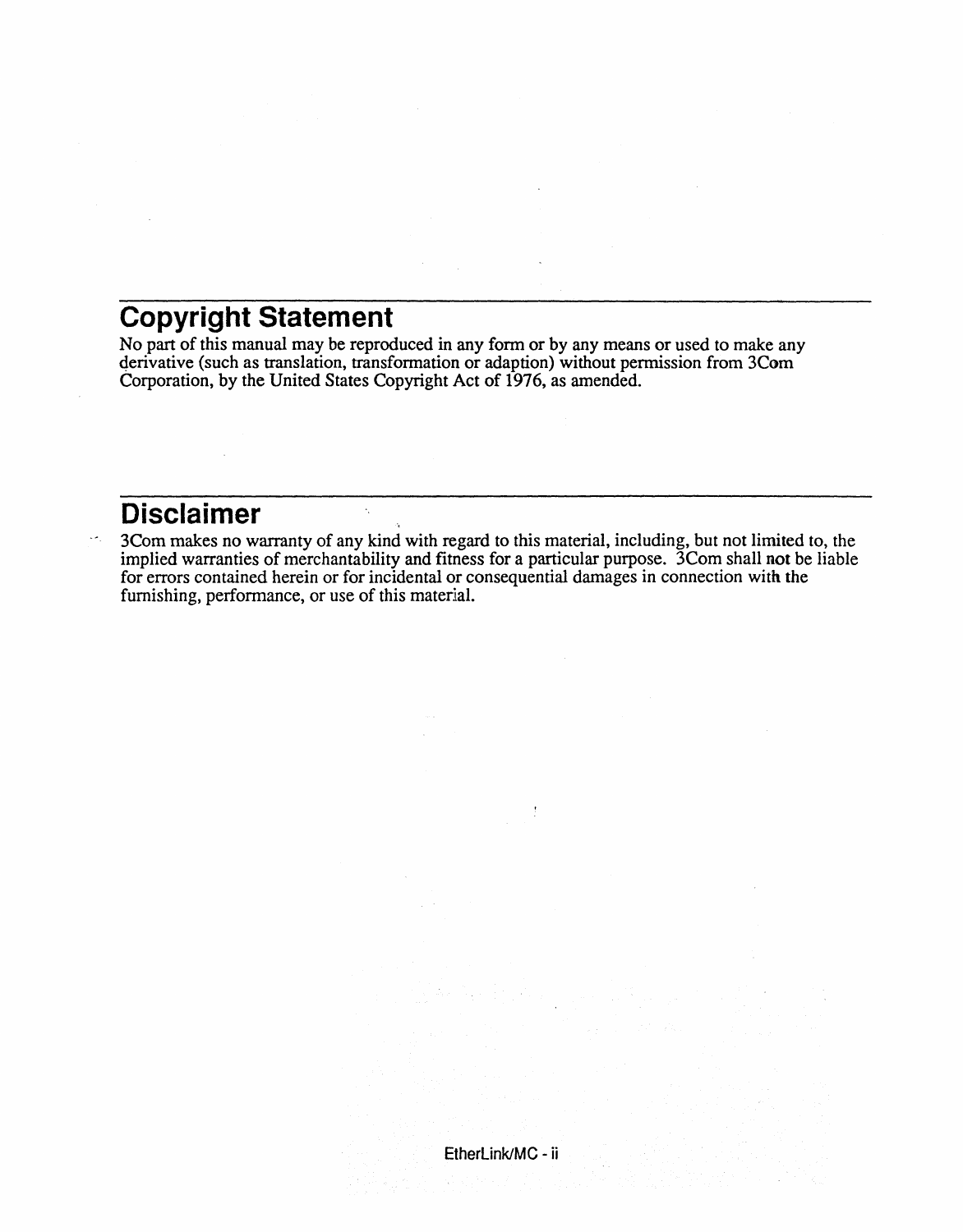### **Contents**

#### **Chapter 1: Introduction**

Architecture Overview 1-1 Modes of Operation 1-2

#### **Chapter 2: Functional Description**

Micro Channel Memory Cycles 2-1 Micro Channel I/O Cycles 2-1 Micro Channel Setup Cycles 2-2 Interrupts 2-2 Local Area Network Coprocessor 2-2 Packet Buffer 2-3 Memory Cycle Arbitration 2-4 Transceiver 2-4 EtherStart ROM 2-4 System Configuration Jumper 2-5 Timing Specifications 2-5

**Appendix A: Register Definitions** 

**Appendix B: Programmable Option Select** 

**Appendix C: Programming Guide** 

**Appendix D: Memory Utilization Error** 

### **Figures**

- 1-1. EtherLink/MC Adapter Block Diagram 1-1
- 2-1. Packet Buffer Memory 2-3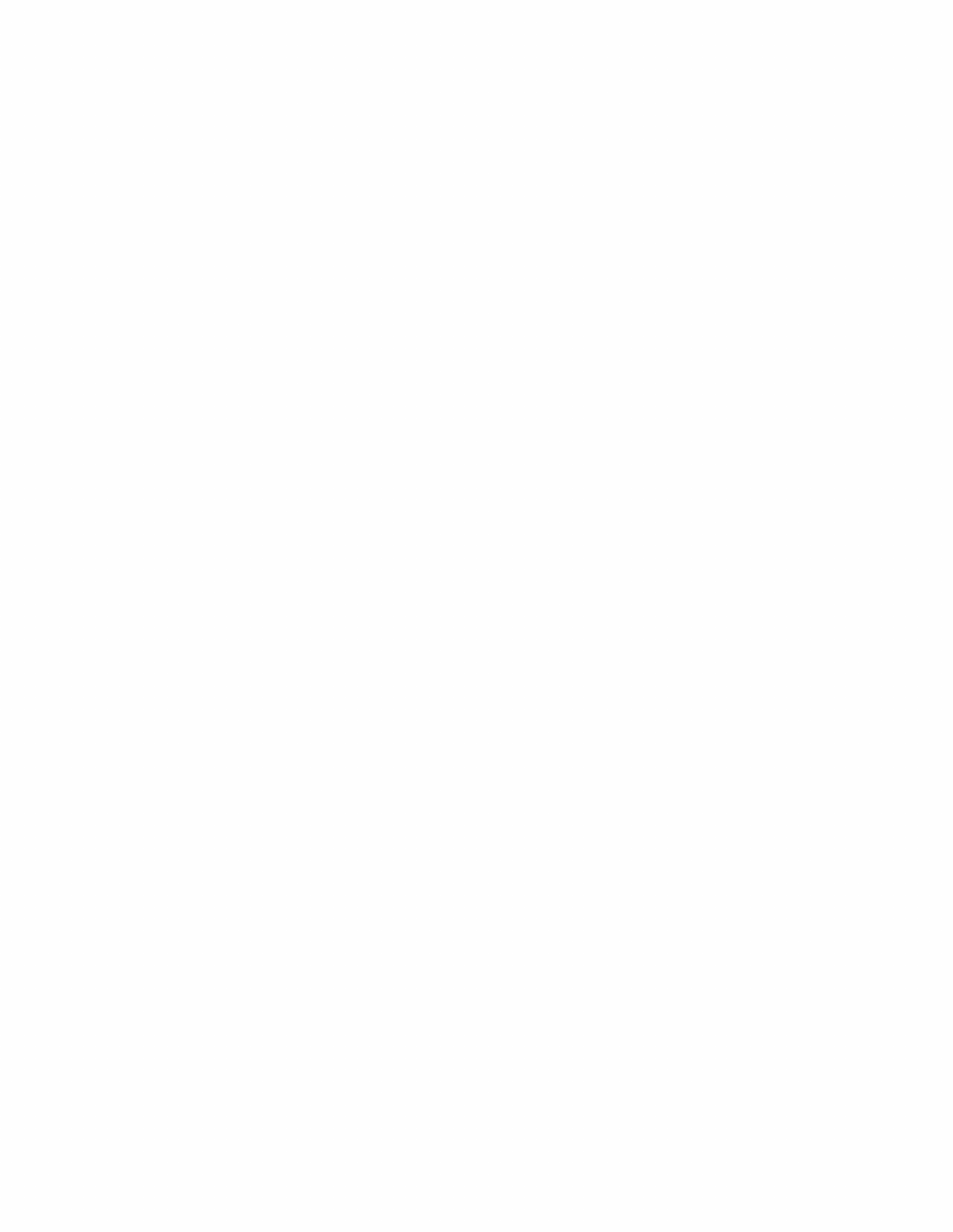# **Chapter 1: Introduction**

The EtherLink/MC adapter is a 10 Megabit per second Ethernet adapter designed to be compatible with IBM's Micro Channel architecture.

EtherLink/MC adapter features the following:

- 16-bit data path to and from the Micro Channel
- Shared-memory packet data access method
- 16K on-board packet buffer RAM, expandable to 64K

a sa salah sahiji désa di kacamatan Sulawesa.<br>Kacamatan Sulawesa Sulawesa Sulawesa Sulawesa Sulawesa Sulawesa Sulawesa Sulawesa Sulawesa Sulawesa Sulawesa S

- EtherStart ROM as an optional feature
- FCC Class B certification
- Complies with UL requirements

## **Architecture Overview**

The EtherLink/MC adapter is based on the Intel 82586 Local Area Network Coprocessor. On the network side of the 82586, the SEEQ 8023 or AMD 7992 Manchester Encoder/Decoder is used to interface to the transceiver and the AMD 7996 is used as the transceiver chip in the on-board thin Ethernet transceiver. On the host side, the 82586 and the Micro Channel arbitrate for access to the shared 16K packet buffer RAM. Because the EtherLink/MC adapter has only one address/data bus, any Micro Channel cycle directed at the adapter can cause arbitration to occur if the 82586 is active at the time. Refer to figure 1 for a block diagram of the major functional sections of the adapter.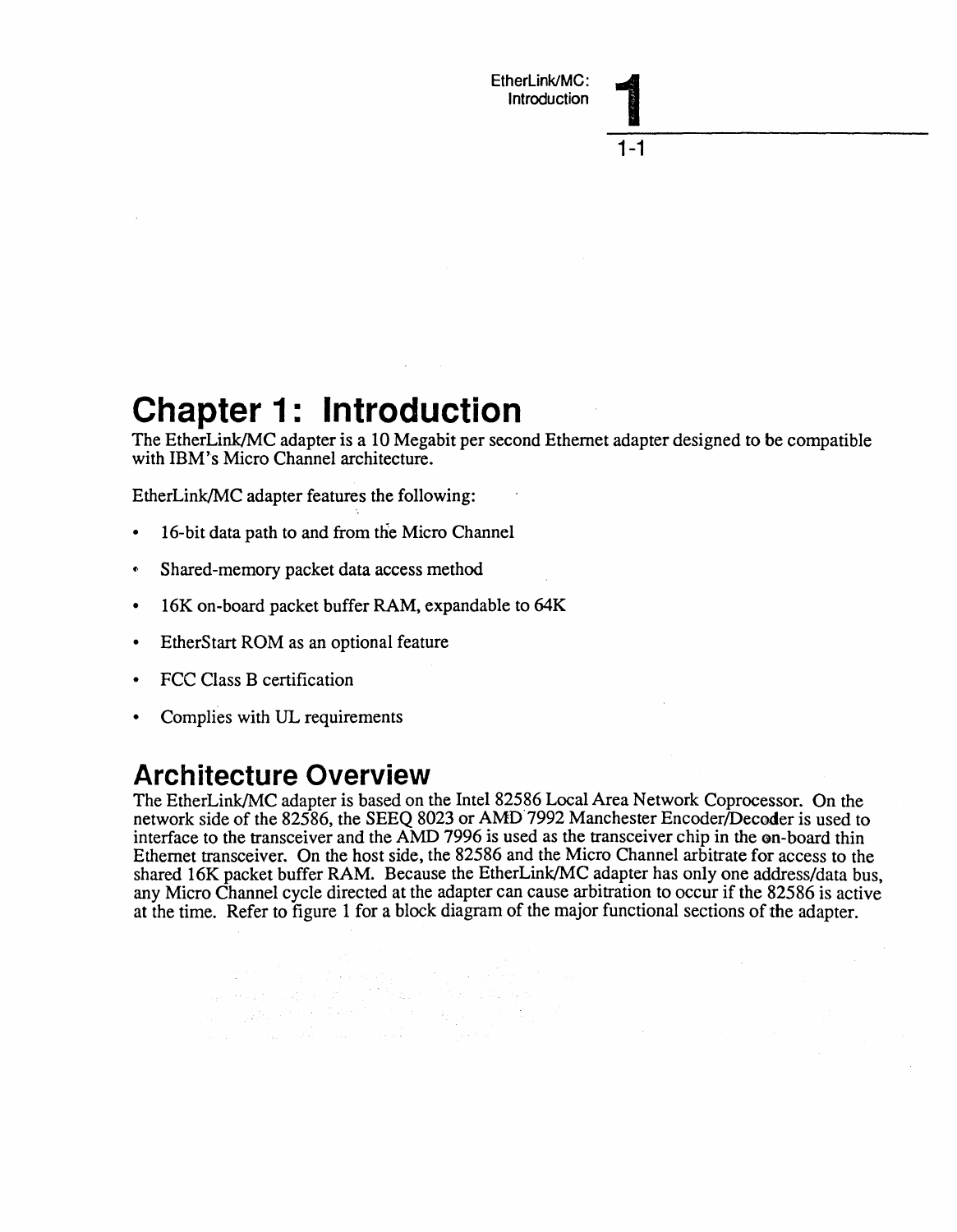

Figure 1-1. EtherLink/MC Adapter Block Diagram

#### **Modes of Operation**

EtherLink/MC adapter has only one significant mode of operation: shared memory. Shared memory allows the adapter to map a 16K window of its memory into the address space of its host. The adapter's memory may be regarded as a specialized extension of the host system's memory. Random reads and writes directed at the shared memory space may take place at any time. Be aware, however, that the 82586 coprocessor also uses this memory and, although transparent to the user, host memory cycles that address the adapter's memory may run slower than system memory cycles because of the need to arbitrate between the host and the 82586.

The only communication path between the host system and the 82586 is through the shared memory. Commands are set up in the shared memory by the host and responses from the 82586 are left in the shared memory for the host to interpret. The host informs the 82586 of pending commands by strobing Channel Attention (described in detail later). Similarly, the 82586 informs the host that it has either completed a command or received a packet by generating an interrupt for the host to respond to.

The EtherLink/MC adapter supports loopback within the 82586 as well as using the loopback capabilities of the Manchester Encoder/Decoder. External loopbacks (functionally equivalent to EncoderlDecoder loopbacks) may also be performed on short packets (18 bytes).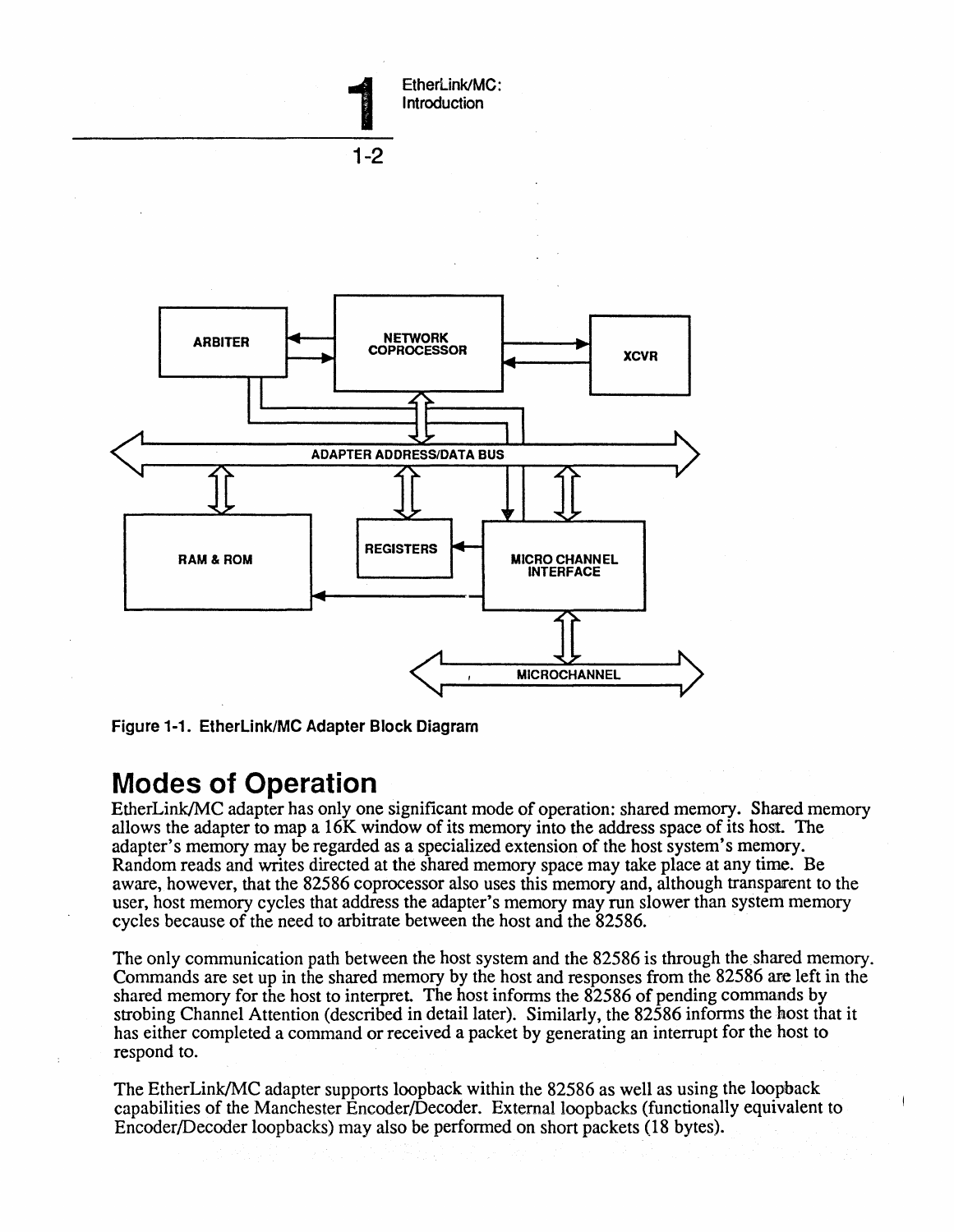EtherLink/MC: Functional Description



**Chapter 2: Functional Description** 

This section describes, in detail, the purpose, features and functionality of the several functional sections of the EtherLink/MC adapter.

The EtherLink/MC adapter responds to three different types of Micro Channel cycles. These are: memory, I/O and setup.

## **Micro Channel Memory Cycles** .

EtherLink/MC adapter decodes one of four possible 24K memory address ranges. The base address of these memory ranges are: COOOO, C8000, DOOOO or D8000. The fIrst 16K of the memory range is dedicated to to accessing the 16K window of the adapter's packet buffer RAM. Which of the four 16K banks is accessible through the window is controlled with the +BSO and +BS 1 bank select bits in the Control Register (I/O base  $+ 6$ ). For normal operation of the 16K adapter,  $+ BSO$  and  $+ BS1$ should both be set to 1 (bank 3). Either 16-bit or 8-bit cycles may be used to access the packet buffer memory.

The last 8K of the memory range is used to access the EtherStart BIOS ROM for booting up the host system using a boot volume from a network resource. The last 8K of the memory range is consumed by the adapter for this purpose regardless of whether or not a ROM is installed in the adapter's EtherStart ROM socket. Though the ROM is only~8·bits wide, the Micro Channel supports 16-bit and 32-bit accesses to the ROM by automatically packing the appropriate number of bytes together to form the desired word. This process is transparent to the host processor.

## **Micro Channel I/O Cycles**

EtherLink/MC adapter provides four different possible I/O base addresses (0300, 1300, 2300 and 3300). Eight byte-wide I/O registers are designed into the adapter. The first six contain the adapter's unique IEEE network address number (48 bits total). The next register (I/O base  $+$  6) is the control and status register. The last register contains a version number port. The least significant 4 bits of this register contain the current version number. Adapters that contain changes that might affect software will have different version numbers.

All of the I/O registers on the adapter are 8-bit registers. 16-bit I/O cycles to these registers is supported and will result in pairs of registers being selected in sequence.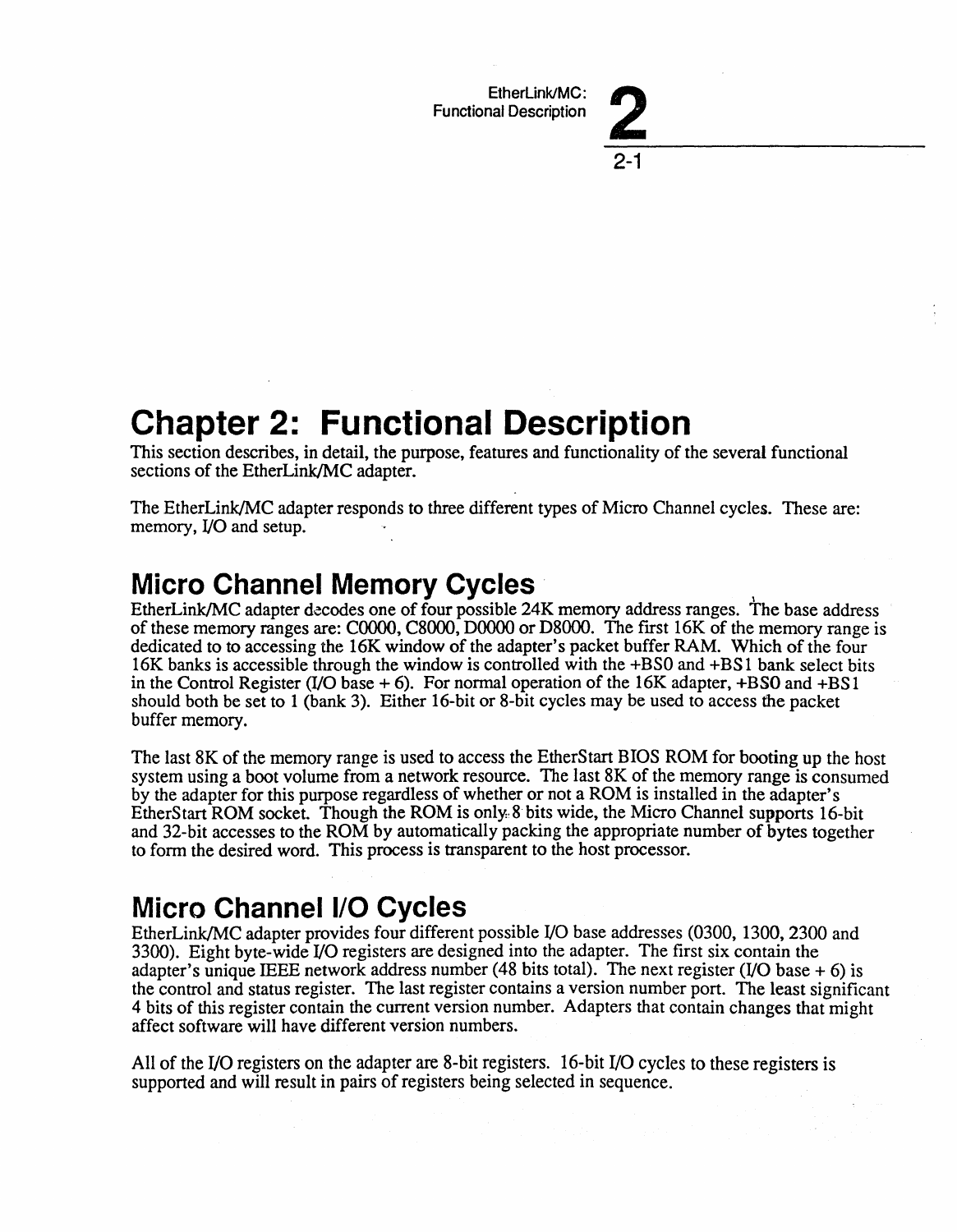

2-2

# **Micro Channel Setup Cycles**

During Power On Self Test (POST) the Micro Channel accesses special registers on the adapter that identify the adapter type and configure its memory and I/O base addresses, interrupt channel assignment and type of transceiver to be used. These registers are available to be read by drivers and applications to determine the presence and configuration of the adapter. The contents of these registers must not be altered! Only the system configuration utility included in the Reference Diskette for the host machine may modify the contents of the Programmable Option Select (POS) Registers. Only 8-bit accesses to these registers are allowed. Appendix B provides details of the POS registers.

### **Interrupts**

Interrupts can be programmed to occur under all conditions supported by the Intel 82586. The interrupt status bit in the adapter's Status Register reflects the immediate condition of the interrupt pin on the 82586. This signal is not latched nor is it affected by the state of +INTE (bit 2 of the Control Register). This status bit is intended for diagnostic purposes only and should not be used to determine if the adapter is responsible for generating an interrupt. The 82586's Status Block should be examined to determine if a command that might generate an interrupt has completed its operation.

Once the 82586 activity that generated the interrupt has been acknowledged, the interrupt request line from the EtherLink/MC adapter will be deasserted. Refer to the Intel Microcommunications Handbook for details on interrupts and their acknowledgement.

EtherLink/MC adapter supports open-collector, level-sensed interrupt sharing. Any interrupt handler written for this adapter must also support this protocol. Refer to the IBM Personal System/2 Technical Reference for a discussion on interrupt sharing.

## **Local Area Network Coprocessor**

The Intel 82586 Local Area Network Coprocessor is used as the interface between the packet buffer, (and therefore the host system) and the Ethernet transceiver. The 82586 receives and transmits network data into and out of the adapter's packet buffer RAM using a "linked-list" method of distributing and assembling packet data.

The 82586 sees the packet buffer as 16K bytes of 16-bit wide memory that resides from COOO to FFFF within its address space (adapters with 64K RAM use 0000 through FFFF). The upper bits (beyond bit 15) of the 82586's address word are ignored. Therefore, the reset vector, normally found at FFFFF6, will actually be stored in the RAM's 00FFF6 location. To the Micro Channel's 16K window, the reset vector looks like it resides at Adapter Memory Base address + 3FF6 of bank 3. See Figure 2 for a memory map of a 16K adapter using the RAM base address of C8000.

The EtherLink/MC adapter is not capable of supporting byte-wide 82586 memory cycles. Therefore, the reset vector structure must specify that the coprocessor operate in the 16-bit mode. In the 16-bit mode, all transfers are 16 bits wide.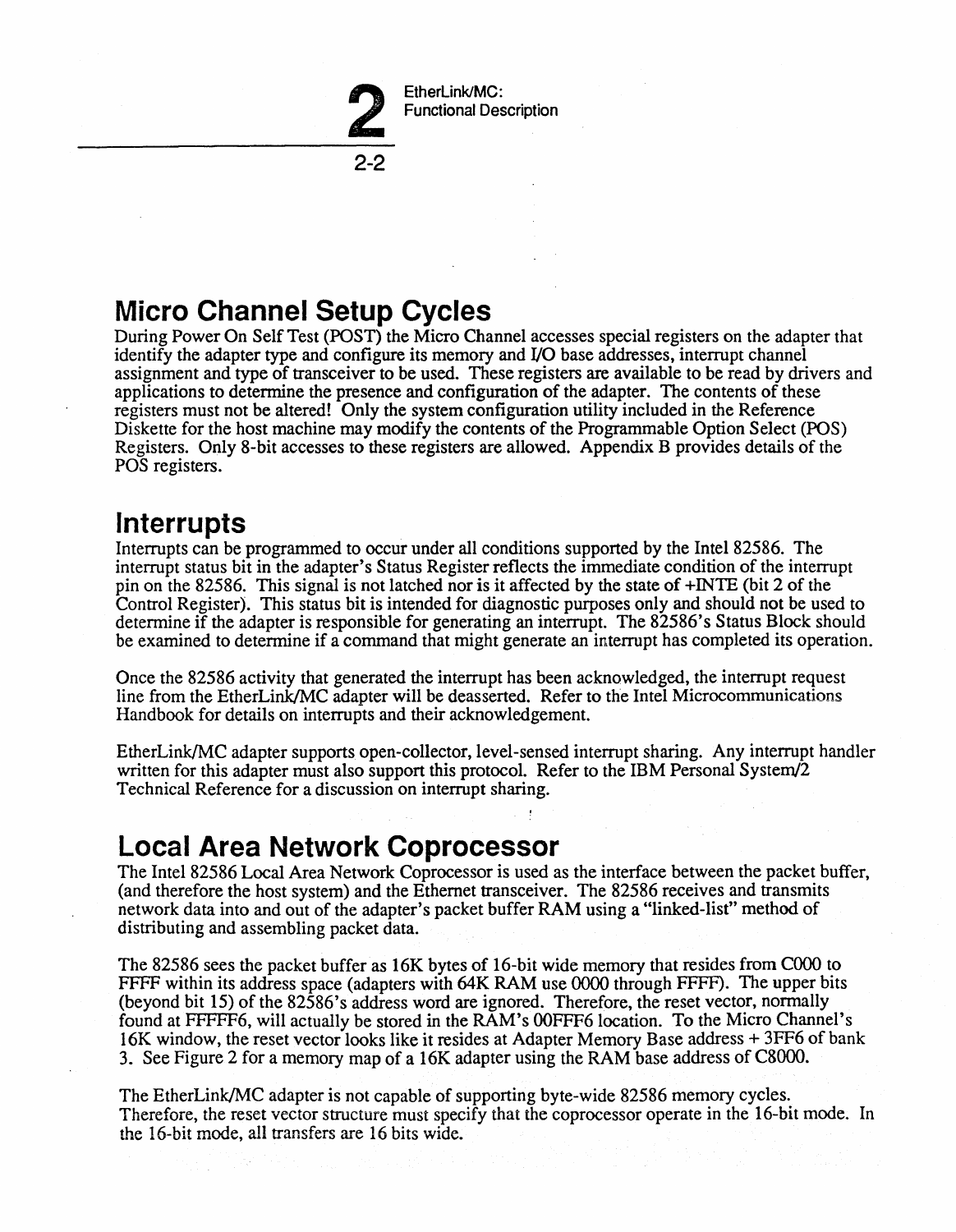EtherLink/MC: Functional Description

2-3

## **Packet Buffer**

The adapter's Packet Buffer is the central point for all operations carried out by the adapter. Transmit and receive buffers and their status words reside in the Packet Buffer. The Packet Buffer is a 16K byte, 16-bit wide static RAM memory. The 82586 sees this memory as 16K bytes installed in its address space from 00C000H through 00FFFFH. After the first Channel Attention following a reset to the 82586, the 82586 will attempt to read location FFFFF6 to fetch the reset vector. Because the adapter's Packet Buffer ignores the upper 8 bits of the *82586's* address word, the reset vector should be set up at RAM location FFF6.

The Packet Buffer resides in the first 16K of the 24K of Micro Channel memory address space that the adapter consumes. Relative to the Micro Channel host, the 82586 reset vector should be set up at location C000:3FF6 (assuming a memory base address of 0C0000H) of bank 3.

The Packet Buffer's Micro Channel base address is set by the "RAM" bits in POS register 0 (see appendix B). The 16K segment of the Packet Buffer that is accessible by the Micro Channel is selected by the "BS" bits in the control register (see appendix A). Figure 2-1 shows the mapping of the packet buffer into the 82586's memory space.



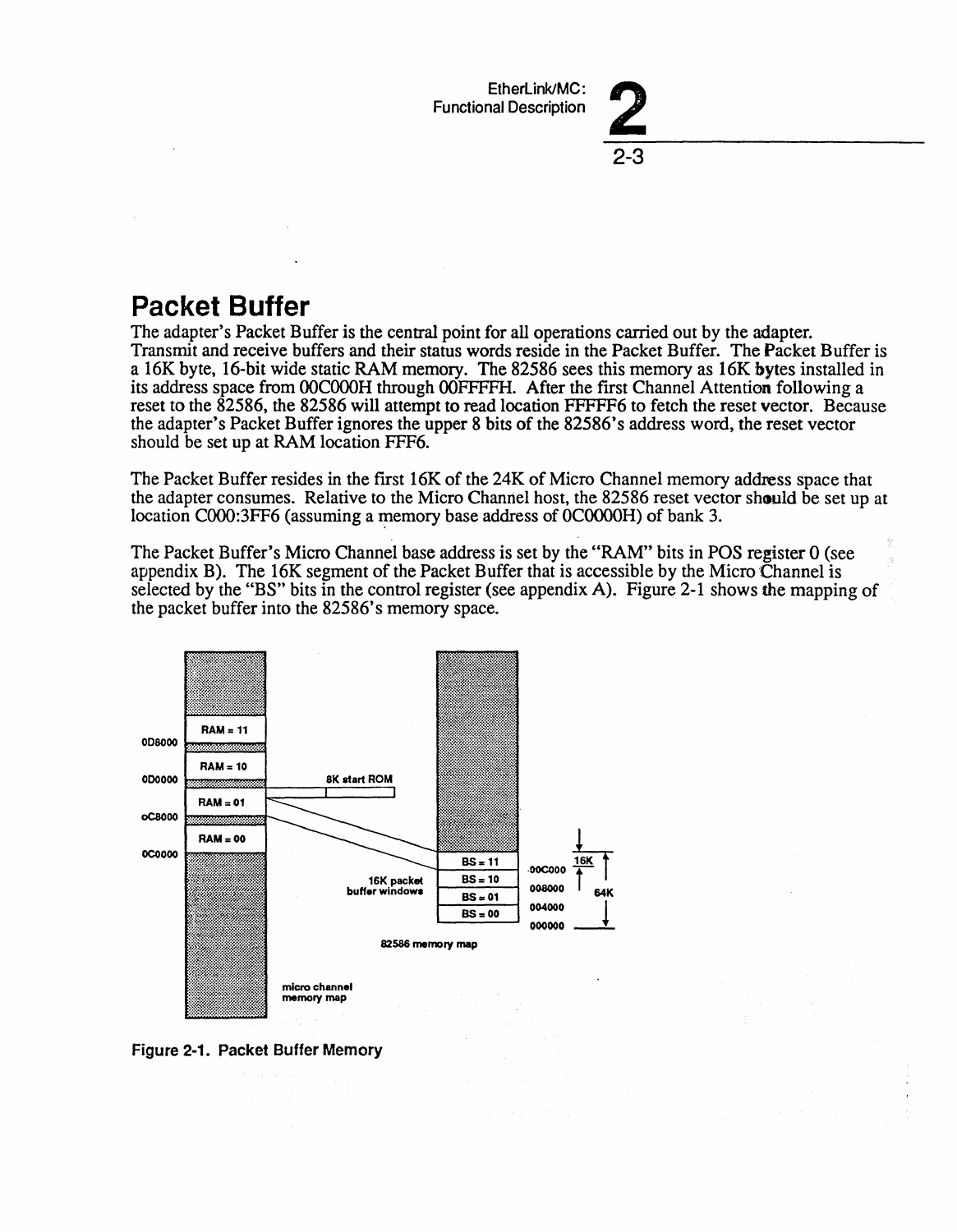

## **Memory Cycle Arbitration**

Because two devices (the Micro Channel and the 82586) require access to the same memory, occasional resolutions of conflicts must occur. The adapter's arbitration circuitry is designed to guarantee fair access to the RAM by both requestors.

During Micro Channel to the Packet Buffer when the 82586 is idle, the Micro Channel is allowed free access to the memory and the arbitration circuit does not get involved at all. Similarly, the 82586 has free access to the RAM while the Micro Channel is not using it. However, all 82586 cycles require the assistance of the arbitration circuitry to allow it to access the adapter's address/ data bus.

Once the 82586 memory cycle has started, the arbitration circuitry checks, at a particular point in the *82586's* cycle, whether or not the Micro Channel is going to be accessing the adapter. If the Micro Channel is indicating activity, the *82586's* cycle will be suspended until the Micro Channel has completed its cycle. Once the Micro Channel cycle has been completed, the arbitration circuit claims the adapter bus and allows the 82586 cycle to run to completion.

If the Micro Channel is not indicating adapter activity, the 82586 immediately proceeds with its cycle. During the latter portion of the 82586 cycle, all Micro Channel accesses to the adapter will be deferred until immediately after the 82586 has completed its cycle.

During typical operations, supporting the transfer of continuous 10 Mbit/s of data to or from the adapter will consume approximately 35% of the available bandwidth of a lOMHz 80286 Micro Channel system.

### **Transceiver**

The EtherLink/MC adapter's transceiver is a 3Com thin Ethernet transceiver. The transceiver is factory tuned and tested to guarantee operation on Ethernet segments that are twice as long as specified by IEEE 802.3.

A control bit in the Programmable Option Select register is provided for "jumperless" selection of either the on-board (BNC) or external (DIX) transceiver.

### **EtherStart ROM**

A socket is provided on EtherLink/MC adapter for the installation of an optional "EtherStart" ROM. This ROM contains software to allow the Micro Channel system to "boot up" without using local disks. The EtherStart ROM is mapped into the upper 8K of the 24K Micro Channel memory space used by the adapter. Reads from the ROM are byte-wide only. The byte-wide nature of the EPROM cycles is transparent to the programmer and the system. Naturally, execution out of the Start ROM will be slower than execution out of system RAM and, once the boot is complete, all software required by the system should reside in system RAM.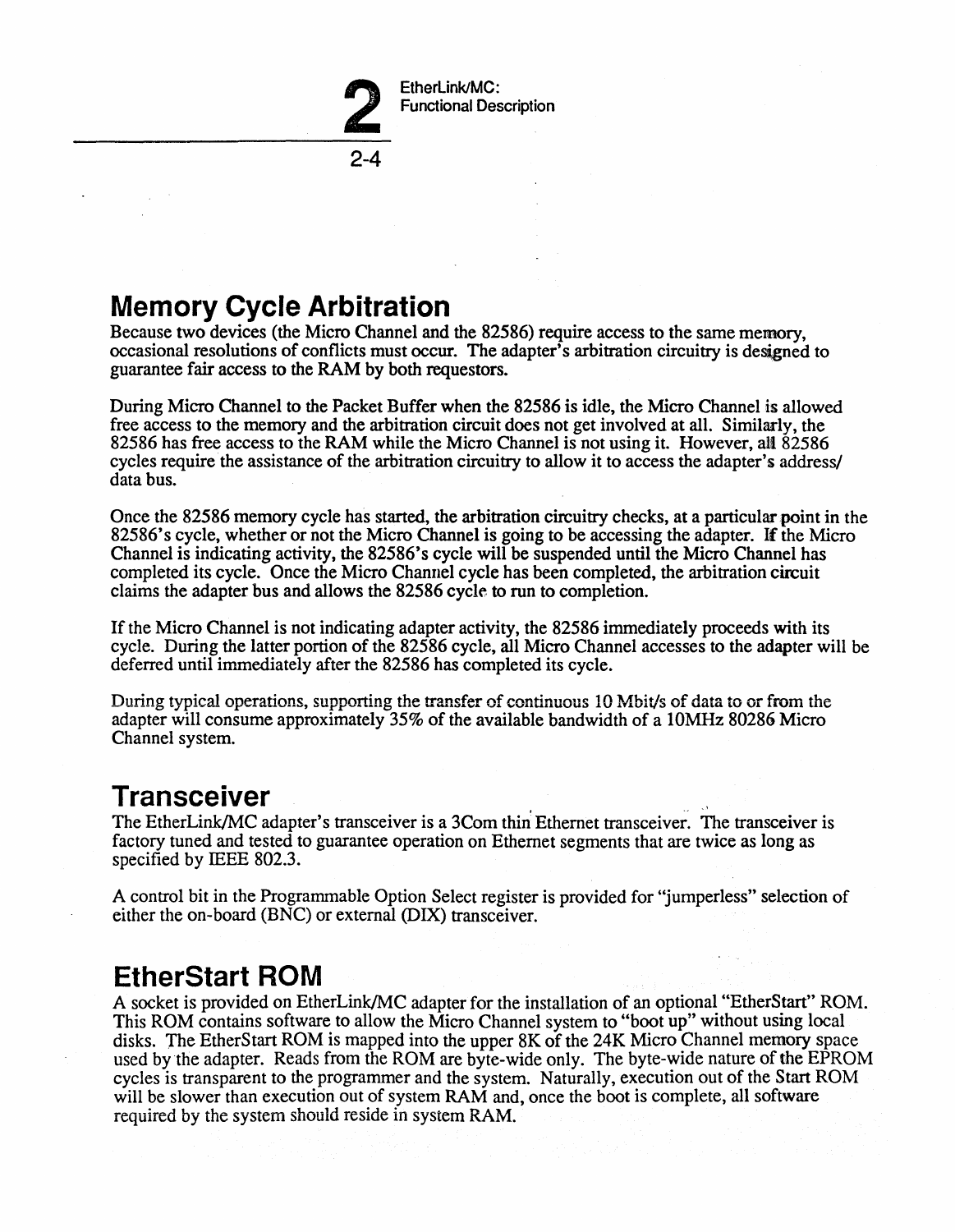2-5



There is a single jumper on EtherLink/MC adapter. This jumper is used to allow the adapter to be enabled even though the host system's Configuration RAM contains no entry for the adapter. There is only one condition under which the adapter's jumper should be moved from position "A" to position "B": if the adapter has been installed in a computer that has no floppy disk drives and there is no provision for temporarily installing one to run the configuration utility on the system's reference diskette.

When the jumper is installed in position "B", the Card Enable feature of POS is overridden so that the adapter's Start ROM program can be accessed during the ROM scan that occurs during the power-up sequence. This Card Enable override is necessary when the host system's configuration RAM doesn't contain an entry for the adapter. Without the jumper, if there isn't an entry in the system's CMOS RAM for the adapter, the system will leave the adapter in the disabled state and its ROM won't be found during the ROM scan.

When using the adapter in this specialized configuration, care must be taken that no bus conflicts will occur because the adapter will be enabled before it is configured. The power-up default configuration for the adapter is as follows: I/O base address =  $0300H$ , memory base address =  $OCOOOH$ , interrupt level = 12 and the on-board transceiver will be selected.

For general operation, the jumper should be in position "A".

# **Timing Specifications**

#### Micro Channel to/from Packet Buffer

Basic memory cycle time: 300 nanoseconds

#### 82586 to/from Packet Buffer

- Network bit rate: 10.00 Mb/s
- Network data word transfer rate: 1.6 microseconds/word
- Compressed 82586 bus cycle time: 333.3 nanoseconds
- Adapter bus bandwidth consumption: 21%

#### 82586 FIFO empty/fill rate

Maximum 82586 burst transfer rate: 24 Mbps

#### Maximum Packet Buffer Access Latency

- Maximum 82586 wait state: 300 nanoseconds
- Maximum Micro Channel wait state: 700 nanoseconds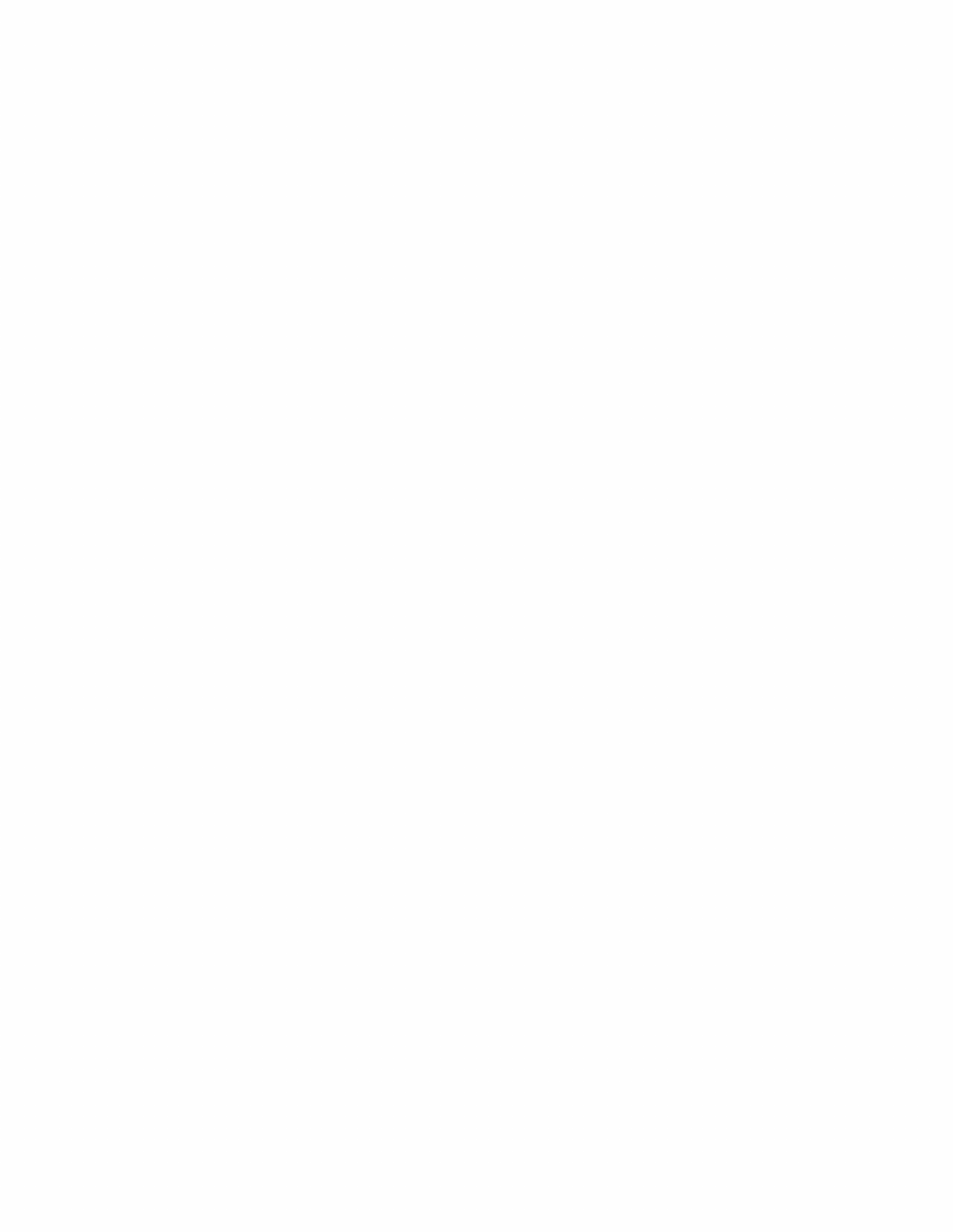EtherLink/MC: Register Definitions



# Appendix A: **Register Definitions**

All EtherLink/MC adapter registers are 8-bit registers. Word accesses to a register will result in two accesses occurring to neighboring registers. 16-bit cycles are pennitted.

| Register 0: Network Address - byte 0 (Read Only) |    |    |                 |    |                |    |                 |
|--------------------------------------------------|----|----|-----------------|----|----------------|----|-----------------|
| 7                                                | 6  | 5  |                 | 3  | 2              | 1  | 0               |
| 47                                               | 46 | 45 | 44              | 43 | 42             | 41 | 40              |
| Register 1: Network Address - byte 1 (Read Only) |    |    |                 |    |                |    |                 |
| $\cdot$ 7                                        | 6  | 5  | 4               | 3  | $\mathbf 2$    | 1  | 0               |
| 39                                               | 38 | 37 | 36              | 35 | 34             | 33 | 32 <sub>2</sub> |
| Register 2: Network Address - byte 2 (Read Only) |    |    |                 |    |                |    |                 |
| 7                                                | 6  | 5  | 4               | 3  | 2              | 1  | 0               |
| 31                                               | 30 | 29 | 28              | 27 | 26             | 25 | 24              |
| Register 3: Network Address - byte 3 (Read Only) |    |    |                 |    |                |    |                 |
| 7                                                | 6  | 5  |                 | 3  | 2              | 1  | 0               |
| 23                                               | 22 | 21 | 20              | 19 | 18             | 17 | 16              |
| Register 4: Network Address - byte 4 (Read Only) |    |    |                 |    |                |    |                 |
| 7                                                | 6  | 5  |                 | 3  | 2              | 1  | 0               |
| 15                                               | 14 | 13 | 12 <sub>2</sub> | 11 | 10             | 9  | 8               |
| Register 5: Network Address - byte 5 (Read Only) |    |    |                 |    |                |    |                 |
| 7                                                | 6  | 5  | 4               | 3  | 2              | 1  | 0               |
| 7                                                | 6  | 5  | 4               | 3  | $\overline{2}$ |    | 0               |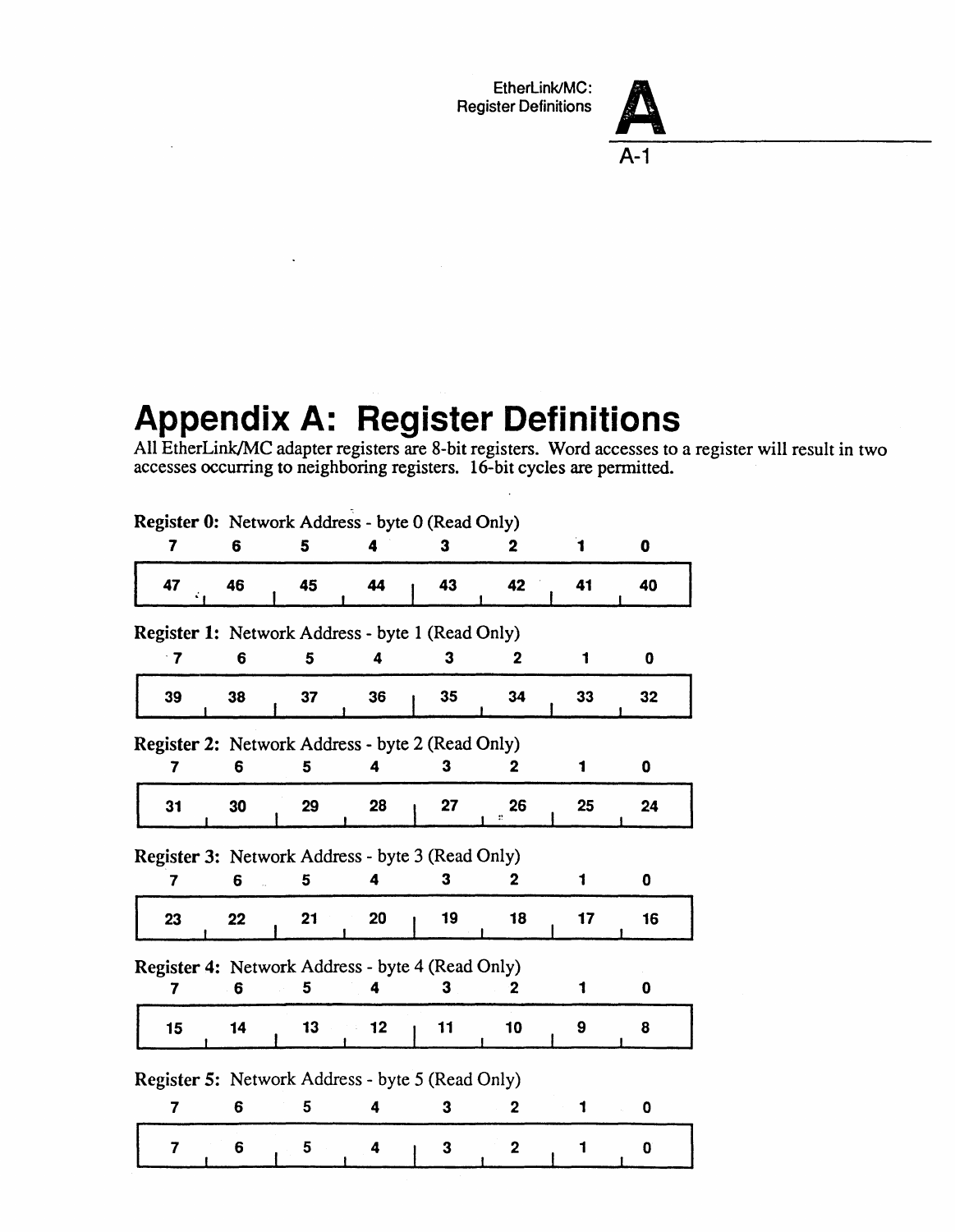

Register Definitions

A-2

#### Register 6: EtherLink/MC Adapter Control & Status

|  |  | -RST   +CA <sub> </sub> +LBK   *   +INT   +INTE <sub> </sub> +BS1 <sub> </sub> +BS0 |  |  |
|--|--|-------------------------------------------------------------------------------------|--|--|

#### Control and Status Register Bits

 $\alpha$  ,  $\alpha$ 

+BS+BS(1,0) RAM Bank Select. (Read/Write) These bits are used to select which 16K bank of the Packet Buffer will be available through the 16K access window. Adapters with 16K packet buffers must select bank 3 for normal operation.

> NOTE: the power-up condition of these bits is for bank 0 to be selected. This means that until bank 3 is selected the host system cannot access the RAM on 16K adapters.

- $00 =$ bank  $0$  $01 =$ bank 1  $10 =$  bank 2
- $11 =$  bank 3 (Required setting for 16K adapters)
- +INTE Interrupt Enable. (Read/Write) This bit is set when it is desired to have the 82586's interrupt line generate a Micro Channel interrupt. For normal operation it is not necessary to ever clear the +INTE bit. Proper use of the 82586 will prevent the generation of interrupts. The +INTE bit should generally be set and only cleared for diagnostic or development applications.
- +INT Interrupt Active. (Read Only) This status bit is set when the 82586 asserts its interrupt line. This status bit is not latched and reflects the immediate condition of the 82586's interrupt line. Use of this bit is intended primarily for diagnostic and/or development applications.
- +LBK Loop Back Enable. (Read/Write) Setting the Loop Back bit causes the Manchester Encoder/Decoder to enter the loopback mode. This bit must be cleared to a zero for normal network operation.
- +CA Channel Attention. (Read/Write) Writing a one to this bit asserts the channel attention signal to the 82586. This bit must be reset to a zero no less than 500 nanoseconds after it was set. Because the 82586 responds to the falling edge of Channel Attention, it is recommended that it be deasserted as soon as possible after the minimum time has elapsed in order to minimize 82586 response time.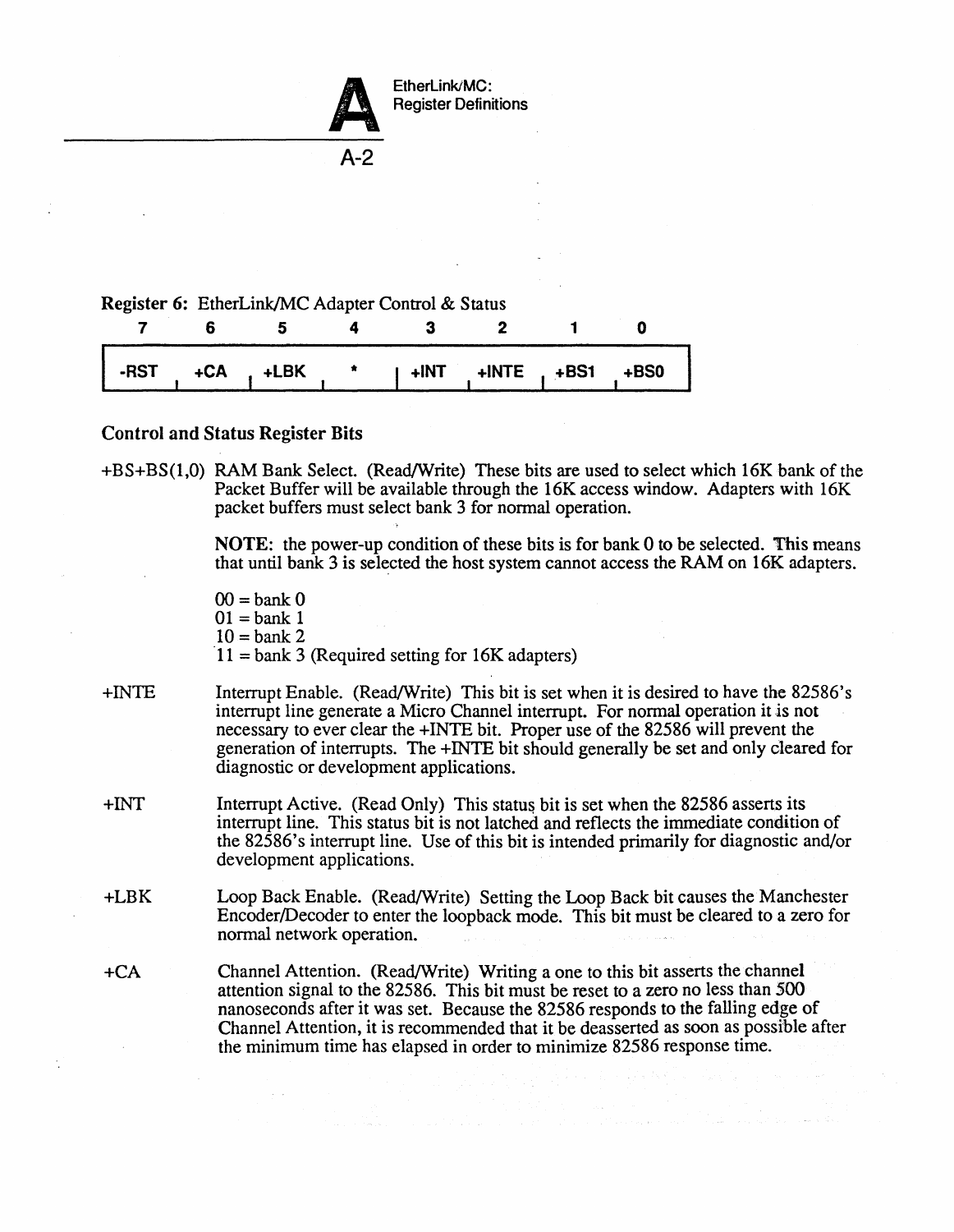



 $\frac{m_{\tilde{g}}}{g\tilde{g}}$  $\frac{1}{2\sqrt{2}}$ 

-RST 82586 Reset. (Read/Write) Clearing this bit will assert the 82586's RESET line. The 82586 will remain in the Reset state as long as the -RST bit is low. This bit is low upon power-up.

> NOTE: the 82586 is also reset as long as the adapter is in the "disabled" state (see Appendix B).

Reserved. This bit is reserved for future use. Readings of this bit are undefined. This bit should be set to zero for normal operation of the adapter.

Register 7: EtherLink/MC Adapter Revision Level

\*

|  |  | $\uparrow$ +RL3 +RL2 +RL1 +RL0 |  |  |
|--|--|--------------------------------|--|--|

- $+RL(3, 0)$ Revision Level. (Read Only) These four bits are available to indicate the software compatibility revision level of the adapter. The initial version of the adapter's revision code was  $F$  (hex). The gate array version of the adapter uses revision code  $E$ hex.
- \* Reserved. These bits are reserved for future use. Readings of these bits are undefined. These bits should bet set to zero for normal operation of the adapter.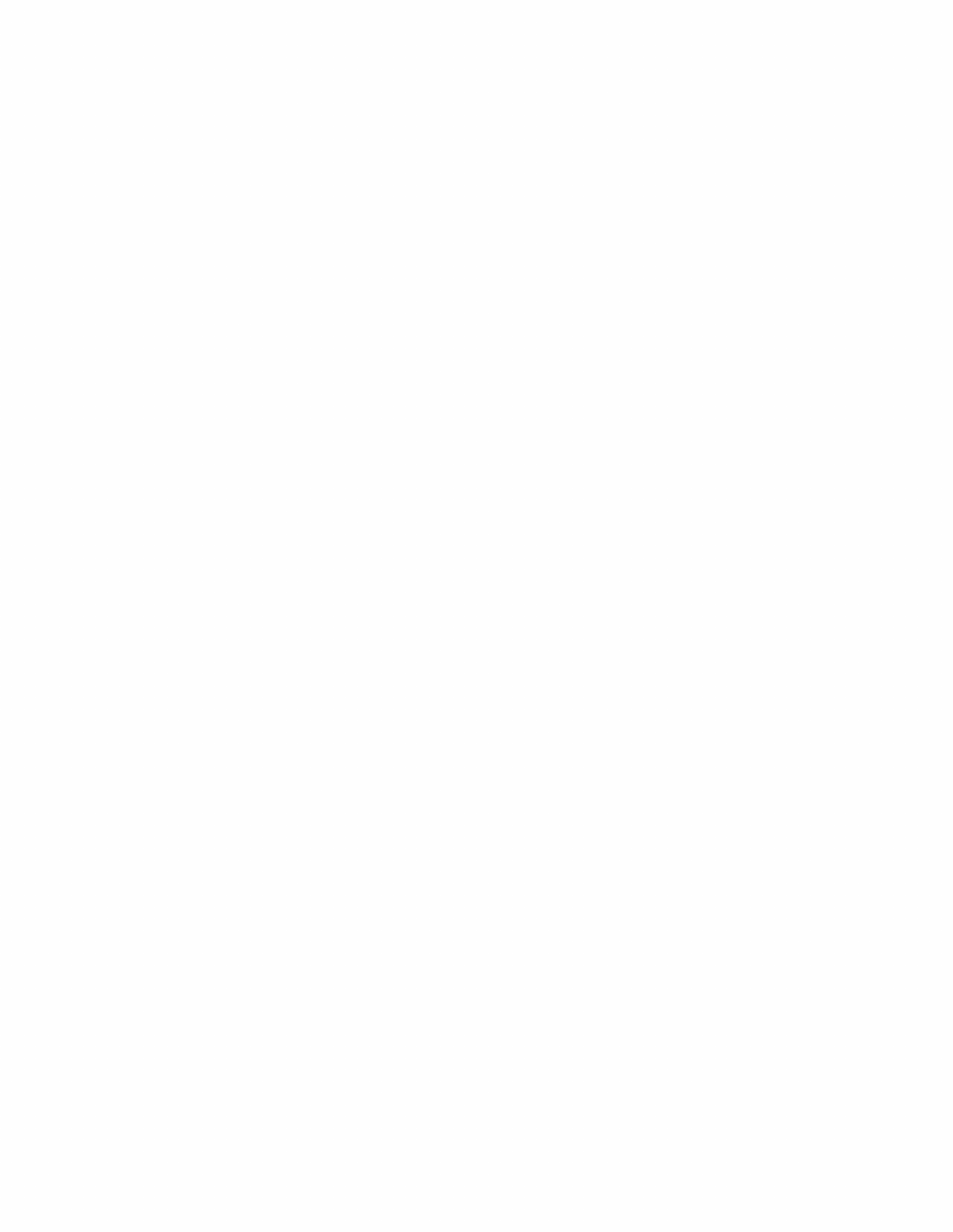EtherLink/MC: **Programmable** Option Select



8-1

# **Appendix B: Programmable Option Select**

The Micro Channel architecture supports "jumperless" reconfiguration of adapter options such as interrupt levels and base addresses. During Power On Self Test (POST), the Micro Channel will use the contents of the host system's battery-backed CMOS configuration RAM to program the adapter's POS registers.

The Micro Channel reads I/O locations XXXOH and XXX IH while in the "setup" mode to determine the adapter ID code. EtherLink/MC adapter responds with 6042H. If a match is made in the CMOS RAM, the programming of the POS registers proceeds.

Register 0: Location XXX2H

|  | +IFBK1 +IFBK0, -BNC +RAM1   +RAM0 +ARA1 +ARA0 +CDEN |  |  |
|--|-----------------------------------------------------|--|--|

- +CDEN Card Enable. (Read/Write) This bit is set when the adapter has been enabled by the POST routine. Generally, when the +CDEN bit is cleared, the adapter will only respond to setup operations. It is possible, however, for the adapter to be enabled even if this bit indicates that it shouldn't be. If the adapter's Network Address isn't being read as all FFs and the +CDEN bit indicates that the adapter shouldn't be enabled, then the adapter's System Configuration jumper is in position "B". This determination may be useful for certain implementations of network start software ROMs.
- +ARA(I,O) Adapter Register Address. (Read/Write) These bits indicate where in the Micro Channel's 64K I/O space the adapter's registers will reside.

 $00 = 0300$  $01 = 1300$  $10 = 2300$  $11 = 3300$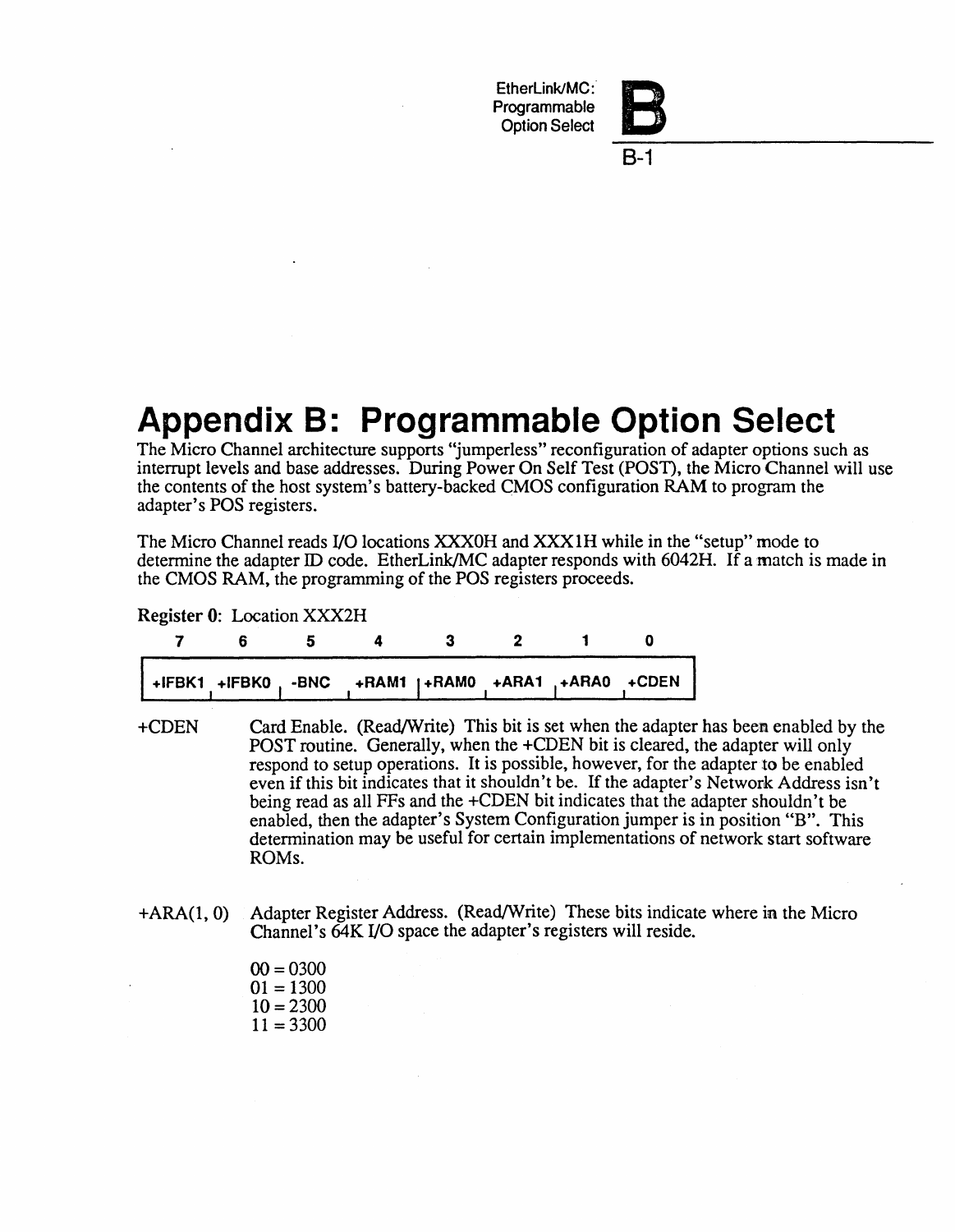

8-2

+RAM(1,0) Memory Mapped RAM/ROM Base Address. (Read/Write) These two bits select where the 24K memory space of the adapter (16K RAM, 8K ROM) will be mapped into the Micro Channel's memory space.

> $00 = 0C0000$  $01 = 0C8000$  $10 = 0D0000$  $11 = 0D8000$

- -BNC On-Board Transceiver Enable. (Read/Write) Clearing this bit enables the on-board thin Ethernet transceiver.
- +IFBK(l,O) Interrupt Channel Select Feedback. (Read Only) These bits indicate which interrupt channel has been assigned to 82586 operations.
	- $00 = 12$  $01 = 7$  $10=3$  $11 = 9$

NOTE: It is possible for the POST routine to incorrectly set the interrupt level. It is, therefore, recommended that when determining the configuration of the adapter, drivers should read the feedback bits  $+IFBK(1, 0)$  and then write the corresponding interrupt select code to location XXX3H while in setup mode. No other configuration registers should ever be (or ever need to be) written to by drivers or applications.

|  |  | $+INT3$ $+INT2$ $+INT1$ $+INT0$ |  |
|--|--|---------------------------------|--|

- +INT(3, 0) Interrupt Level Select. (Write Only) The lower four bits of this register are used to select one of four possible interrupt channels (or levels) for use by the 82586. Each bit corresponds to a separate interrupt channel.
	- $0001 = 12$  $0010=7$  $0100 = 3$  $1000 = 9$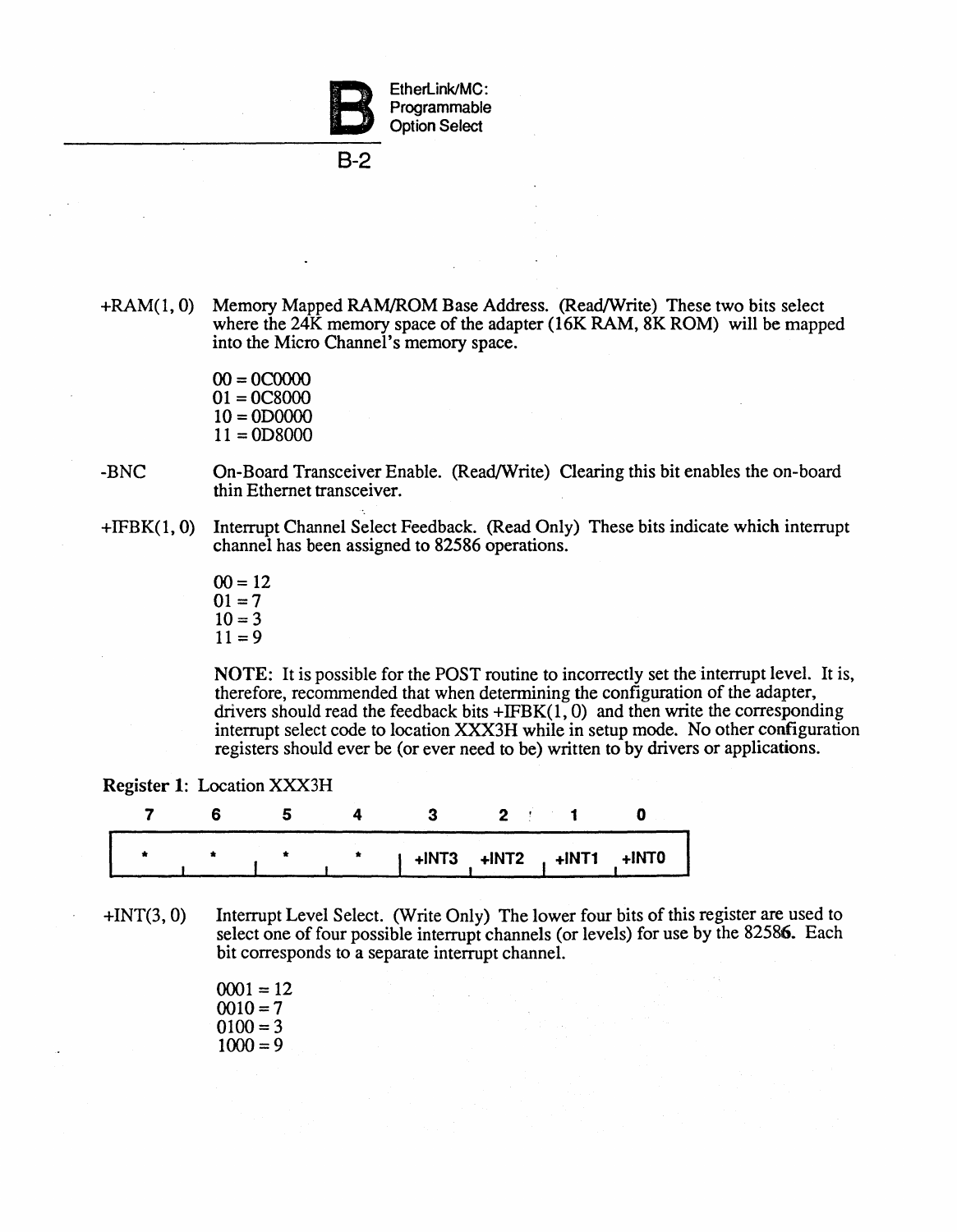EtherLink/MC:<br>Programming Guide

C-1

# **Appendix C: Programming Guide**

This section presents several general guidelines and explanations of various less-than-obvious characteristics of the design.

- Both the POS registers and the control register at I/O base address + 6 are cleared during powerup or at any time that the system processor asserts the +CHRESET signal.
- After a reset, the on-board transceiver is enabled. If so configured by the user, the POST routine will turn off the transceiver and select the DIX connector.
- Both the 82586's RESET line and Channel Attention line require deliberate action by the host to deassert them. Neither of these signals generate automatic strobes when set.
- A version number of the adapter can be obtained by reading location I/O base  $+7$ . Version numbers will be used to differentiate between the initial adapters and future versions that may contain enhancements. Proper use of the information provided by the version number will allow the latest version of driver software to work with all versions of the adapter while taking advantage of advancements and improvements made to later adapters.
- The configuration of the adapter after POST can only be reliably determined by reading the adapter's POS registers. Do not attempt to interpret the data stored in the host system's batterybacked CMOS RAM.  $\Omega$